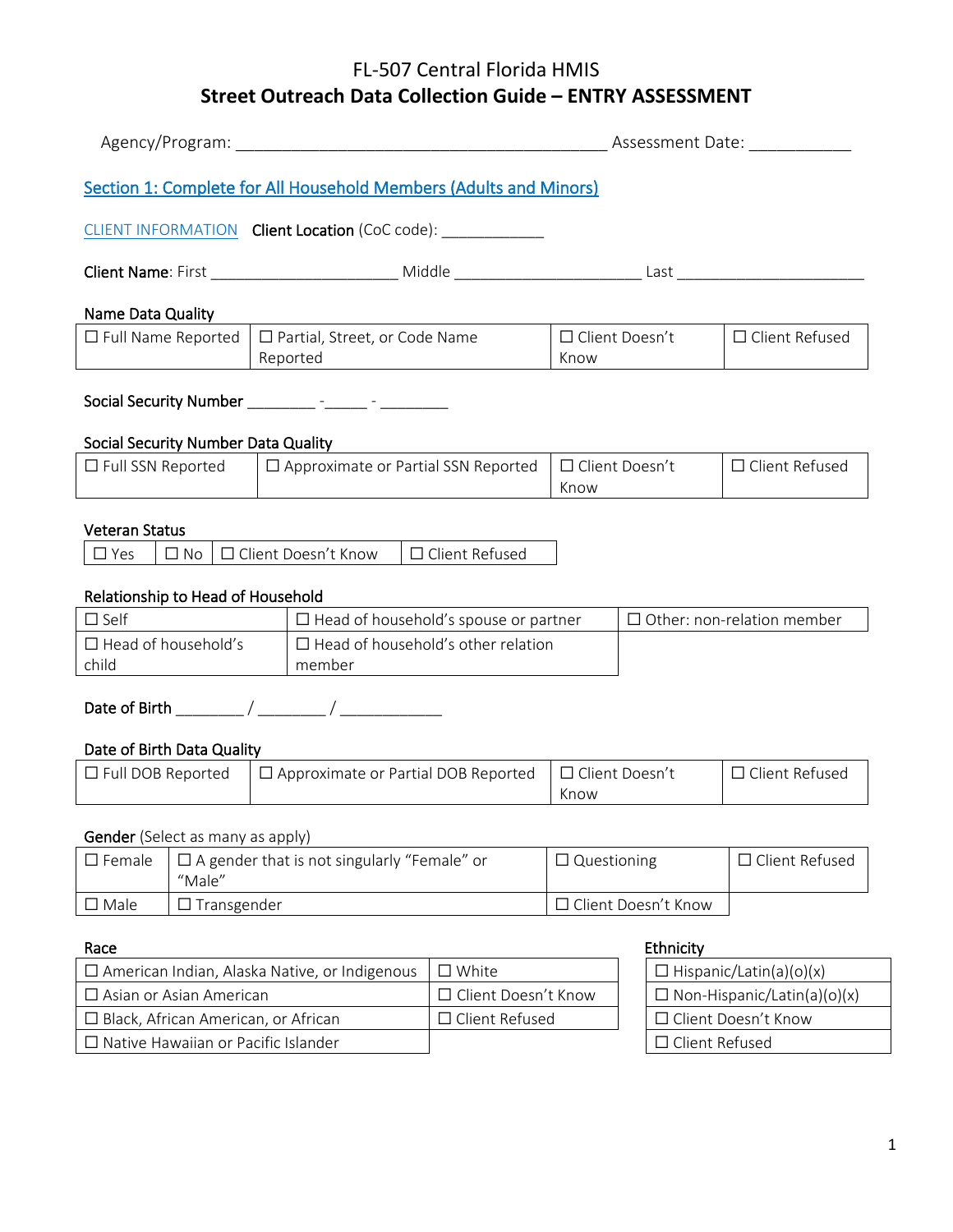#### DISABILITY INFORMATION

#### Does the client have a Disabling Condition?

| $\Box$ Yes | $\Box$ No | □ Client Doesn't Know   □ Client Refused |  |
|------------|-----------|------------------------------------------|--|
|            |           |                                          |  |

*If yes, check all that apply and indicate whether it is long-continued and indefinite duration and substantially impairs ability to live independently.*

| <b>Disability Type</b>          | duration?     | Long-continued/indefinite |
|---------------------------------|---------------|---------------------------|
| $\Box$ Alcohol abuse            | $\square$ Yes | □ No                      |
| $\Box$ Chronic health condition | $\Box$ Yes    | □ No                      |
| $\Box$ Developmental            | $\square$ Yes | ∩ No                      |
| $\Box$ HIV/AIDS                 | $\square$ Yes | □ No                      |
| $\Box$ Mental Health Disorder   | $\Box$ Yes    | □ No                      |
| $\Box$ Physical                 | $\Box$ Yes    | $\Box$ No                 |
| $\Box$ Substance Use Disorder   | Yes           | No                        |

# Connection with SOAR?

| $\square$ Yes | $\Box$ No | □ Client Doesn't Know   □ Client Refused |  |
|---------------|-----------|------------------------------------------|--|
|               |           |                                          |  |

# HEALTH INSURANCE INFORMATION

#### Is the client covered by Health Insurance?

| $\Box$ Yes | $\Box$ No | □ Client Doesn't Know   □ Client Refused |  |
|------------|-----------|------------------------------------------|--|
|------------|-----------|------------------------------------------|--|

If yes, check all that apply

| Medicaid                           | COBRA                             |
|------------------------------------|-----------------------------------|
| Medicare                           | Private Pay Health Insurance      |
| State Children's Health Insurance  | State Health Insurance for Adults |
| VA Medical Services                | Indian Health Services Program    |
| Employer-Provided Health Insurance | Other:                            |

# Section 2: Complete for Head of Household and All Adults

#### Clients' Last Permanent Address:

Street Address: \_\_\_\_\_\_\_\_\_\_\_\_\_\_\_\_\_\_\_\_\_\_\_\_\_\_\_\_\_\_\_\_\_\_\_\_\_\_\_\_\_\_\_\_\_\_\_\_\_\_\_\_\_\_\_\_\_\_\_\_\_

City: \_\_\_\_\_\_\_\_\_\_\_\_\_\_\_\_\_\_\_\_\_\_\_ State: \_\_\_\_\_\_ Zip Code: \_\_\_\_\_\_\_\_\_\_

# Address Data Quality:

|  |  | $\Box$ Full Address Reported $\Box$ Incomplete or Estimated Address | │ □ Client Doesn't Know │ □ Client Refused |  |
|--|--|---------------------------------------------------------------------|--------------------------------------------|--|
|--|--|---------------------------------------------------------------------|--------------------------------------------|--|

Last Permanent Address Start Date: \_\_\_\_\_\_\_\_\_\_\_\_\_\_\_\_\_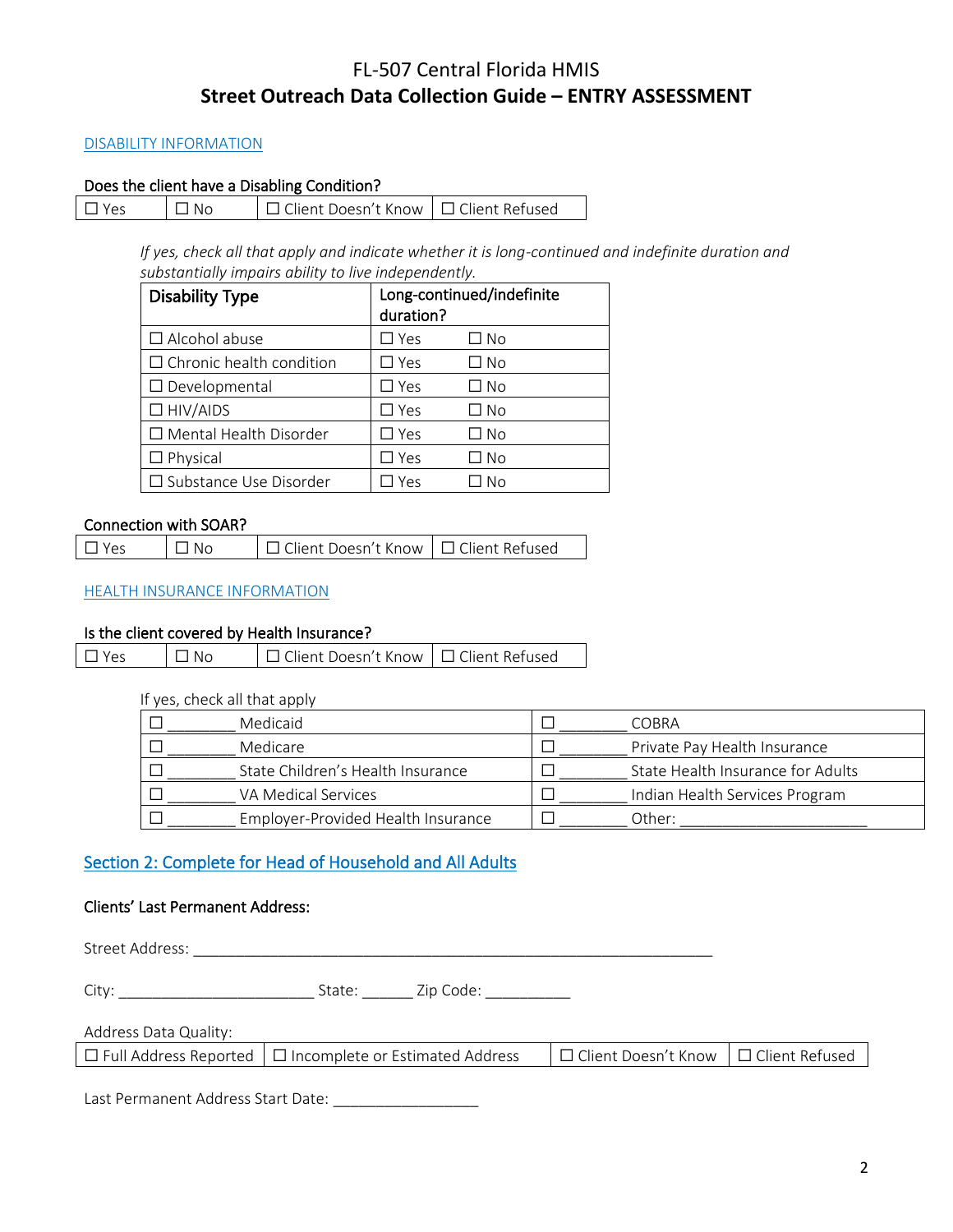# HOMELESS HISTORY QUESTIONS

Living Situation (Check where the client stayed last night):

# HOMELESS SITUATION TRANSITIONAL OR PERMANENT HOUSING SITUATION

| $\Box$ Place not meant for habitation (e.g., a vehicle, an<br>abandoned building, or anywhere outside) | $\Box$ Rental by client with VASH subsidy                                |
|--------------------------------------------------------------------------------------------------------|--------------------------------------------------------------------------|
| $\Box$ Emergency shelter, including hotel/motel paid for<br>with an emergency shelter voucher          | $\Box$ Rental by client with GPD TIP subsidy                             |
| $\Box$ Safe Haven (ie. Domestic violence shelter or an<br>Immigration Sanctuary)                       | $\Box$ Owned by client, no ongoing housing subsidy                       |
| <b>INSTITUTIONAL SITUATION</b>                                                                         | $\Box$ Rental by client, no ongoing housing subsidy                      |
| $\Box$ Jail, prison, or juvenile detention facility                                                    | $\Box$ Rental by client with other ongoing housing<br>subsidy            |
| $\Box$ Long-term care facility or nursing home                                                         | $\Box$ Owned by client with ongoing housing subsidy                      |
| $\Box$ Substance abuse treatment or detox center                                                       | $\Box$ Permanent housing for formerly homeless person                    |
| $\Box$ Foster care home or foster care group home                                                      | $\Box$ Staying or living in a friend's room, apartment, or<br>house      |
| $\Box$ Psychiatric Hospital or other psychiatric facility                                              | $\Box$ Hotel or motel paid for without emergency<br>shelter voucher      |
| $\Box$ Hospital or other residential non-psychiatric medical<br>facility                               | $\Box$ Residential project or halfway house with no<br>homeless criteria |
|                                                                                                        |                                                                          |

# How long did the client stay there (the place they stayed last night)?

| $\Box$ One night or less | $\Box$ One week or more, but less than one         | $\Box$ 90 days or more, but less than one year |
|--------------------------|----------------------------------------------------|------------------------------------------------|
|                          | month                                              |                                                |
| $\Box$ Two to six nights | $\Box$ One month or more, but less than 90<br>davs | $\Box$ One year or longer                      |

# Since what date has the client been literally homeless (streets or shelter) continuously with no gaps?:

 $\frac{\frac{1}{2} - \frac{1}{2} \frac{1}{2} \frac{1}{2} \frac{1}{2} \frac{1}{2} \frac{1}{2} \frac{1}{2} \frac{1}{2} \frac{1}{2} \frac{1}{2} \frac{1}{2} \frac{1}{2} \frac{1}{2} \frac{1}{2} \frac{1}{2} \frac{1}{2} \frac{1}{2} \frac{1}{2} \frac{1}{2} \frac{1}{2} \frac{1}{2} \frac{1}{2} \frac{1}{2} \frac{1}{2} \frac{1}{2} \frac{1}{2} \frac{1}{2} \frac{1}{2} \frac{1}{2} \frac{1}{2}$ 

# Regardless of where they stayed last night, total # of times (episodes) the client has been on the streets or in an emergency shelter in the past 3 years including today:

| $\mathsf I\ \mathsf \Pi$ One time | $\Box$ Three times        | ∣□ Client doesn't know |
|-----------------------------------|---------------------------|------------------------|
| $\mathsf I$ Two times             | $\Box$ Four or more times | $\Box$ Client refused  |

# Total # of months the client has been on the street or in an emergency shelter in the past 3 years (round up):

| $\Box$ 1 (this is the 1st month) $\Box$ 4 months total $\Box$ 7 months total |                                             |                                              | $\Box$ 10 months total $\Box$ More than 12 months $\Box$                        |
|------------------------------------------------------------------------------|---------------------------------------------|----------------------------------------------|---------------------------------------------------------------------------------|
| $\Box$ 2 months total                                                        |                                             |                                              | □ 5 months total   □ 8 months total   □ 11 months total   □ Client doesn't know |
| $\Box$ 3 months total                                                        | $\Box$ 6 months total $\Box$ 9 months total | $\Box$ 12 months total $\Box$ Client refused |                                                                                 |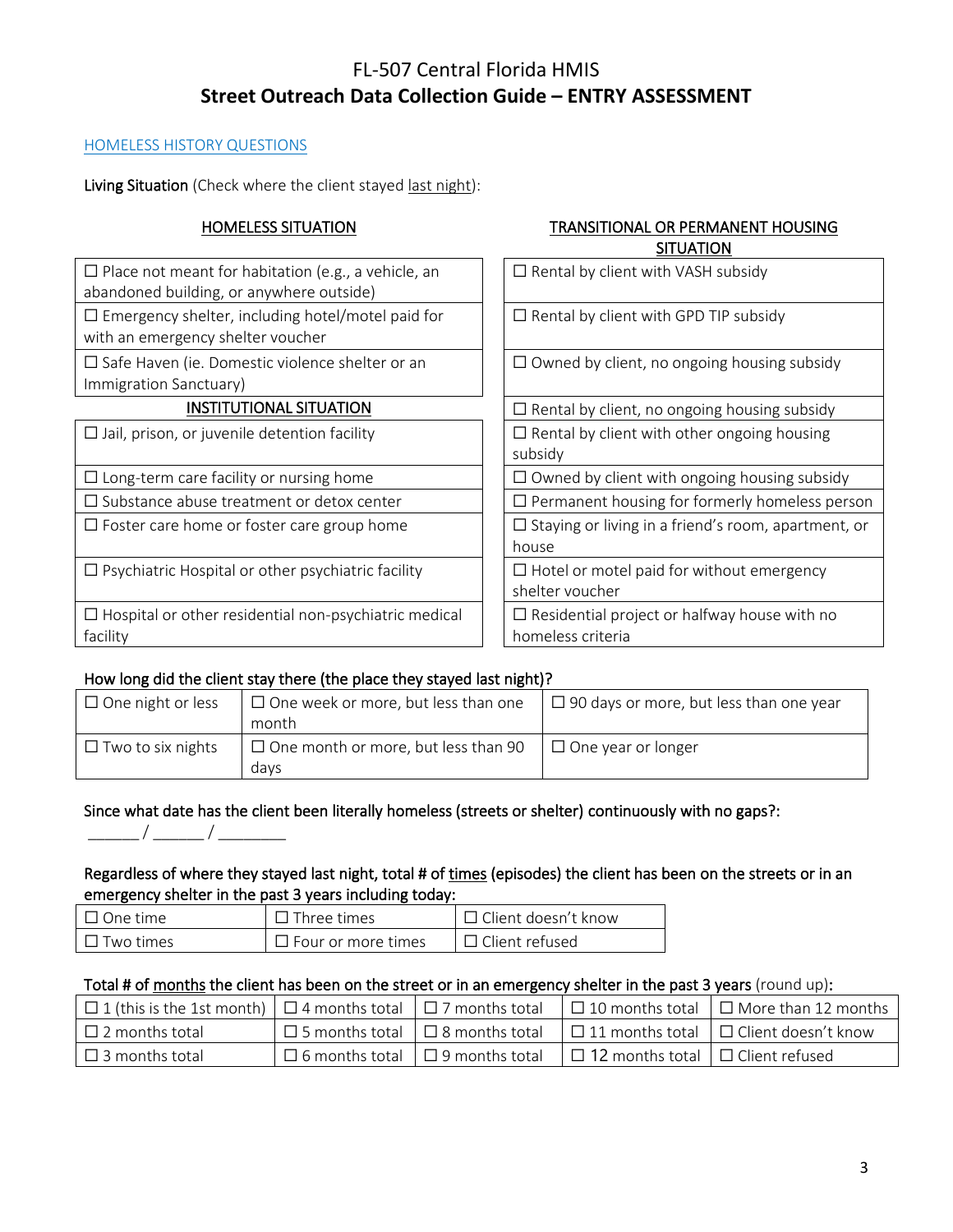# COC LOCAL FIELDS

Answer regardless of living situation:

# What county were you in when this episode of homelessness began?

|        | $\Box$ Orange $\Box$ Osceola | $\Box$ Seminole | $\Box$ Other $\Box$ N/A |  |
|--------|------------------------------|-----------------|-------------------------|--|
| County | County                       | County          |                         |  |

\_\_\_\_\_\_\_\_\_\_\_\_\_\_\_\_\_\_\_\_\_\_\_\_\_\_\_\_\_\_\_\_\_\_\_\_\_\_\_\_\_\_\_\_\_\_\_\_\_\_\_\_\_\_\_\_\_\_\_\_\_\_

If other county, please specify COUNTY and STATE:

# INCOME INFORMATION

Record each adult's income on their own intake form. If a minor child has income, include it on the HoH's intake.

# Does the client have Income from any source?

| Total Monthly Income: S<br>t Doesn't Know ∣□ Client Refused<br>$\sim$ $\cdot$<br>llent :<br>-No |  |
|-------------------------------------------------------------------------------------------------|--|
|-------------------------------------------------------------------------------------------------|--|

If yes, check all that apply and include amount per month:

| Alimony or other spousal support       | SSI                                          |
|----------------------------------------|----------------------------------------------|
| Child support                          | <b>SSDI</b>                                  |
| Earned income                          | <b>TANF</b>                                  |
| General Assistance                     | Unemployment Insurance                       |
| Other:                                 | VA non-service connected disability pension  |
| Pension or retirement income           | VA service connected disability compensation |
| Private disability insurance           | Worker's Compensation                        |
| Retirement income from social security |                                              |

# NON-CASH BENEFIT INFORMATION

# Does the client have Non-Cash Benefits from any source?

| $\Box$ Yes<br>│ □ Client Doesn't Know │ □ Client Refused<br>$\Box$ No |
|-----------------------------------------------------------------------|
|-----------------------------------------------------------------------|

If yes, check all that apply and include amount per month:

| <b>SNAP</b> | $\sim$<br><b>TANF</b><br>hila.<br>are a<br>Services | . ANF<br>2ther<br>Services<br>.<br>under<br>. |
|-------------|-----------------------------------------------------|-----------------------------------------------|
| <b>WIC</b>  | <b>TANF</b><br>ransporta<br>Services<br>cation      | Jther                                         |

# DOMESTIC VIOLENCE INFORMATION

#### Is Client a Survivor of Domestic Violence?

| $\Box$ Yes | $\Box$ No | □ Client Doesn't Know □ □ Client Refused |  |
|------------|-----------|------------------------------------------|--|
|------------|-----------|------------------------------------------|--|

If yes, when did experience occur?

| $\Box$ Within the past 3 months | $\Box$ 6 to 12 months ago                         | $\Box$ Client doesn't know |
|---------------------------------|---------------------------------------------------|----------------------------|
| $\Box$ 3 to 6 months ago        | $\Box$ More than a year ago $\Box$ Client refused |                            |